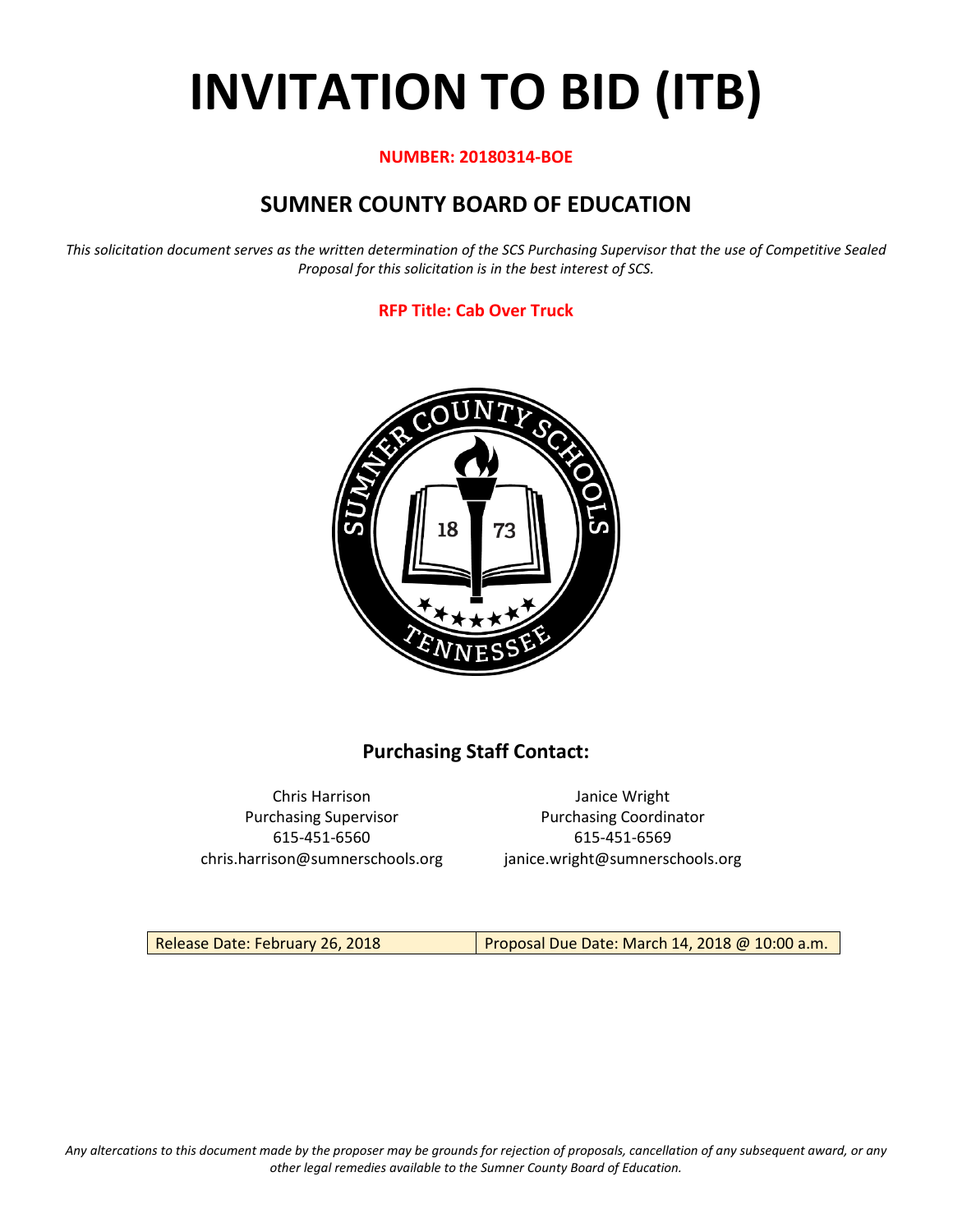## **NOTICE TO PROPOSERS**

There may be one or more amendments to this ITB. In order to receive communication for any such amendments issued specifically to this ITB, the proposer must provide the information requested below to the Sumner County Board of Education (SCS) Purchasing Department. The information may be sent by email to: Chris Harrison, Purchasing Supervisor, chris.harrison@sumnerschools.org. SCS will send amendments only to those proposers which complete and return this information in a timely manner.

| <b>ITB Number:</b>      | 20180314-BOE Cab Over Truck |
|-------------------------|-----------------------------|
| Company Name:           |                             |
| <b>Mailing Address:</b> |                             |
|                         |                             |
|                         |                             |
| Phone Number:           |                             |
| <b>Contact Person:</b>  |                             |
| <b>Email Address:</b>   |                             |
|                         |                             |
|                         |                             |
| <b>Printed Name:</b>    |                             |
| Date:                   |                             |

Emailed amendments will be sent in a Microsoft Word (Office for Windows) or Portable Document Format (pdf) format. Any alterations to the document made by the proposer may be grounds for rejection of proposal, cancellation of any subsequent award or any other legal remedies available to SCS.

Amendments will also be posted on the SCS website **https://sumnerschools.org/index.php/current-bids-and-rfps** and attached to the solicitation listing as a PDF or WORD file. Check the particular solicitation on the Current Bids and RFPs webpage for any posted amendments.

By completing and returning this form, the Proposer has expressed its intent to provide a proposal for **20180314-BOE Cab Over Truck.**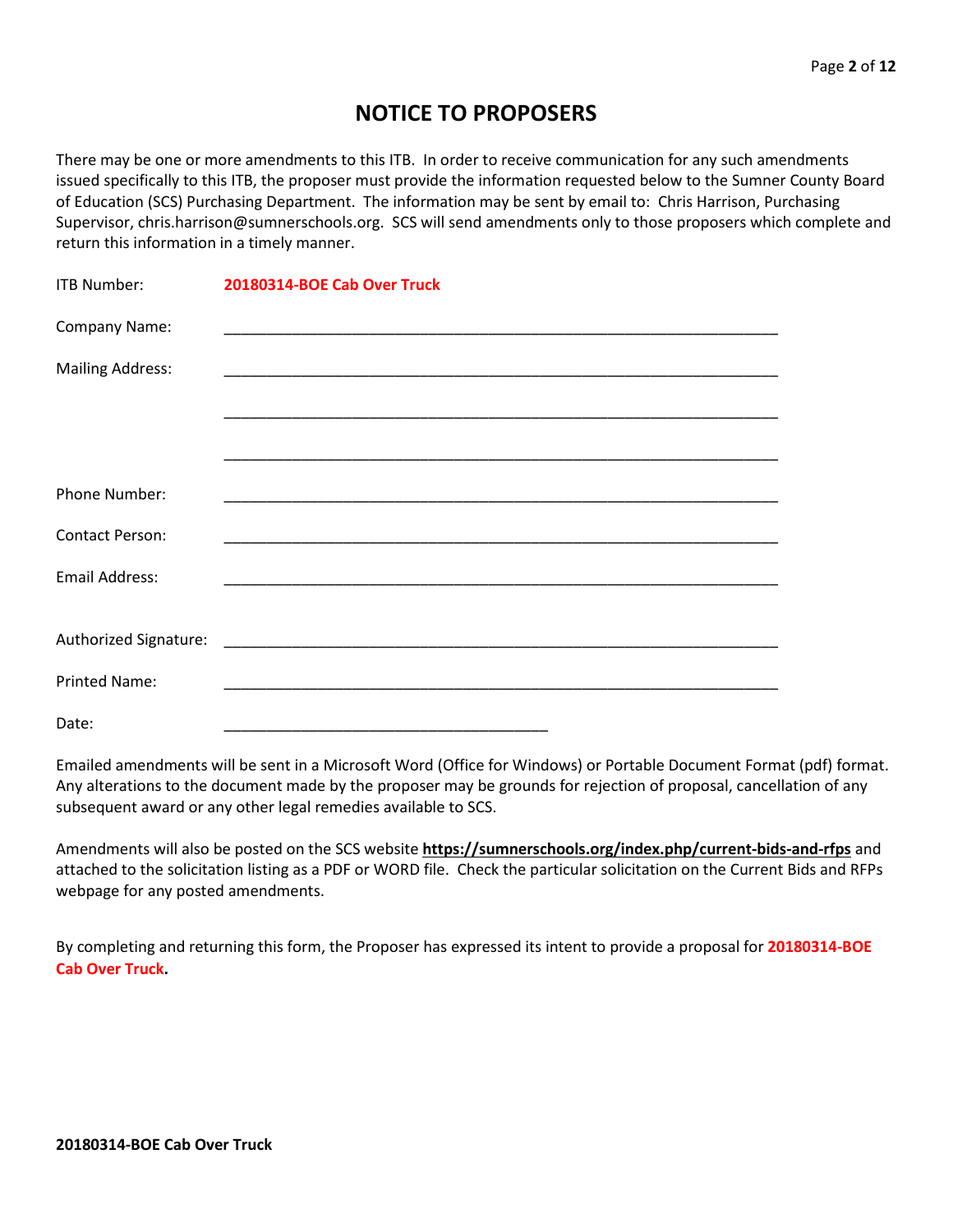## **TABLE OF CONTENTS**

- 1. Specification
- 2. Source Selection and Contract Award
- 3. Schedule of Events
- 4. Delivery of Proposals
- 5. Protests
- 6. New Vendors
- 7. Attachments
	- A. Bid Form
	- B. IRS Form W9
	- C. Attestation Re Personnel
	- D. Standard Terms and Conditions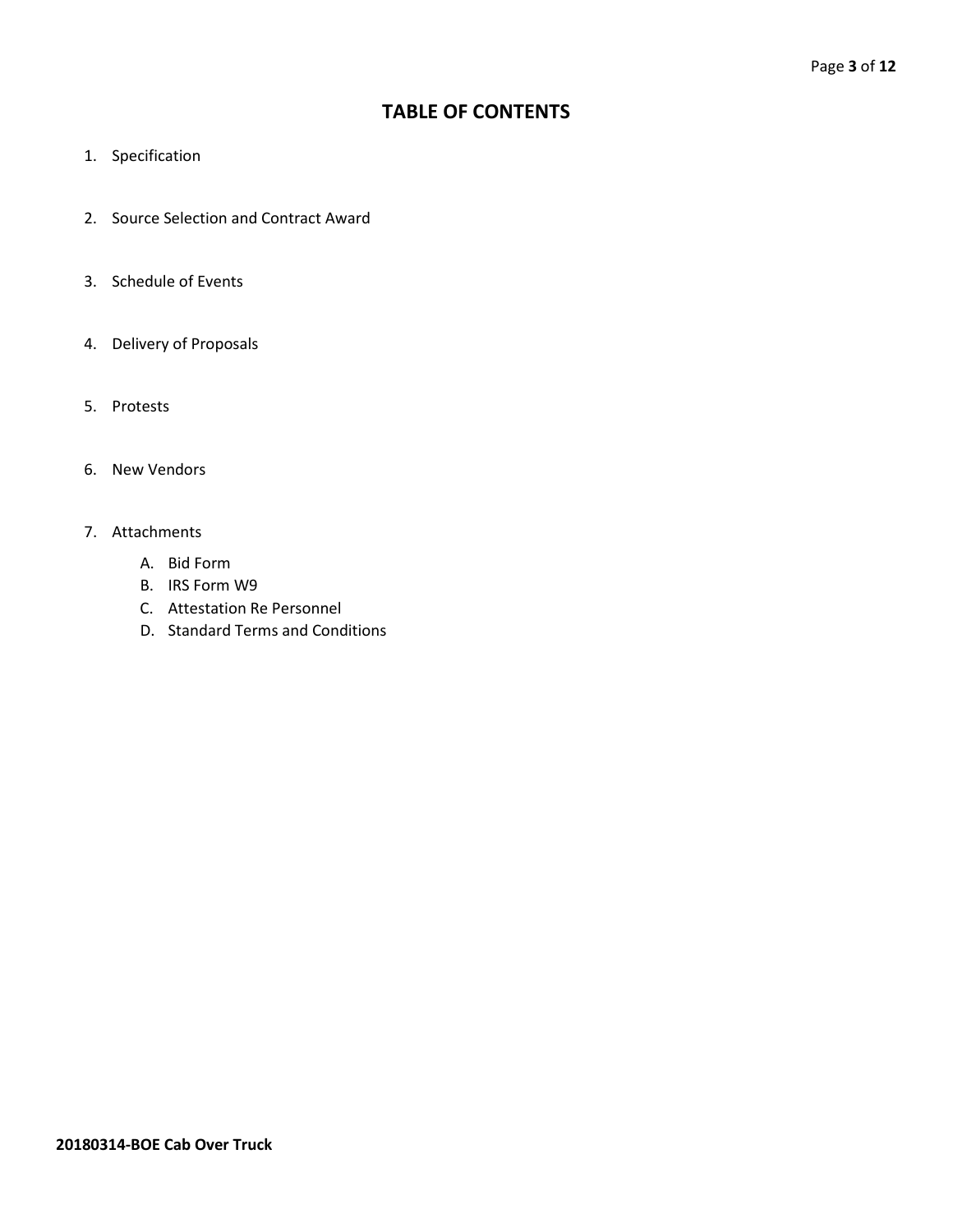1. Specification

SCS is accepting bids for a 2017 or newer Cab Over Truck with a dry freight box bed and liftgate. The vehicle must be new, never titled and never leased. SCS has selected the following vehicle to establish quality and design:

- Mitsubishi Fuso FE160, Single Cab
	- o Color: White
	- o Engine: Turbo Diesel
	- o Transmission: 6-speed automatic
	- o GVWR: 16,000
	- o Wheelbase: 152 inches
	- o Brakes: Hydraulic with vacuum assist, dual calipers front and rear disc
	- o Power Windows and Door Locks
	- o Tires: 12-ply
	- o Battery: Two 12-volt maintenance free, minimum 750cca
	- o Standard air condition, heater, defroster
	- o Warranty
		- **36-month bumper-to-bumper, no mileage limit**
		- 60-month power train

\*SCS shall accept proposals for vehicles that meet or exceed the same quality and design as referenced.

- Morgan Dry Freight Aluminum Truck Body
	- o Model# GVSD09116096
	- o 16ft. body
	- o Equipment with Aluminum Hide-Away Walkramp (reinforced)
		- $\blacksquare$  Model# HA-400-14

\*SCS shall not accept proposals for product substitutions.

- Palfinger Liftgate
	- o Model# PLR-25 S
	- o 42x80
	- o 2500lb capacity
	- o Includes cradle kit to work in conjunction with selected gate.

\*SCS shall not accept proposals for product substitutions.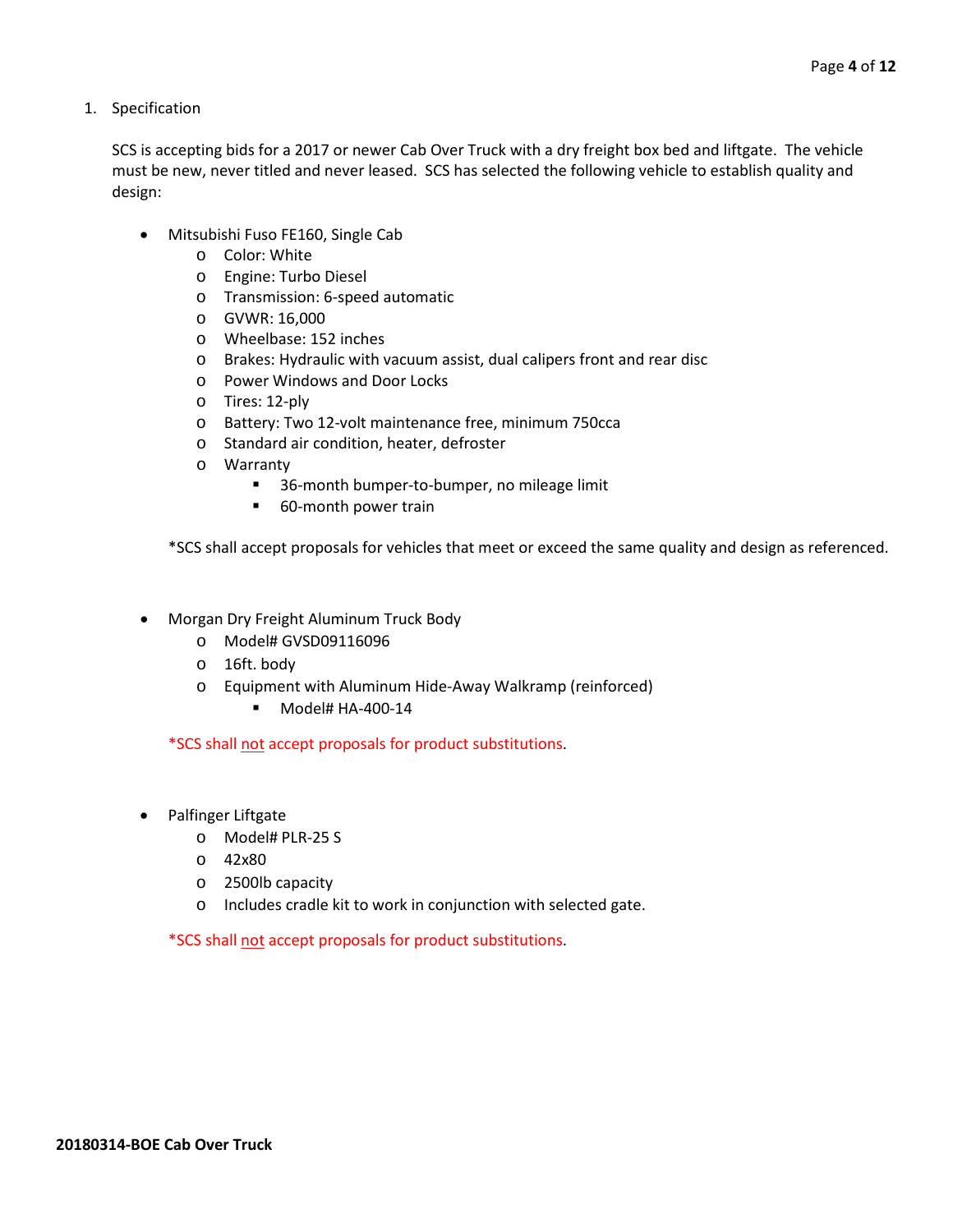- 2. Source Selection and Contract Award
	- Award, if made, will be made to the proposer submitting the lowest cost proposal and whom is also determined to be Responsive.
		- o General Criteria to be determined "Responsive"
			- Does the proposal include all required information?
			- Does the proposal include completed attachment forms?
			- Was the proposal delivered on or before the stated deadline?
	- SCS reserves the right to reject any proposal that takes exception to the specifications unless prior approval is requested and granted by SCS.
	- Upon mutual agreement by both parties, SCS shall grant the right to extend the terms, conditions and prices of contract(s) awarded from this ITB to other Institutions (such as State, Local and/or Public Agencies) who express an interest in participating in any contract that results from this ITB. Each of the "piggyback" Institutions will issue their own purchasing documents for purchase of the goods/services. Proposer agrees that SCS shall bear no responsibility or liability for any agreements between Proposer and the other Institution(s) who desire to exercise this option.
- 3. Schedule of Events

| <b>RFP Issued</b>              | <b>February 26, 2018</b>               |
|--------------------------------|----------------------------------------|
| <b>Questions DEADLINE</b>      | March 7, 2018                          |
| <b>RFP Submission DEADLINE</b> | March 14, 2018 @ 10:00 a.m. Local Time |

4. Delivery of Proposals

Sealed proposals will be accepted until **March 14, 2018 @ 10:00 a.m. Local Time**. Proposals received after that time will be deemed invalid. Vendors mailing proposal packages must allow sufficient time to ensure receipt of their package by the time specified. There will be no exceptions. Proposals will be opened and read aloud. The reading of the bids will begin at **10:00 a.m. Local Time.**

Due to the nature of deliveries to the SCS Support Services Facility by carriers such as UPS, FedEx and such like; the proposal package will be accepted if the date and time on the delivery confirmation are indicated to be on or before the Proposal Deadline.

### **Delivery Address: Sumner County Board of Education Attn: Purchasing Supervisor 1500 Airport Road Gallatin, TN 37066**

The package containing the proposal must be sealed and clearly marked on the outside of the package: **"20180314-BOE Cab Over Truck" DO NOT OPEN**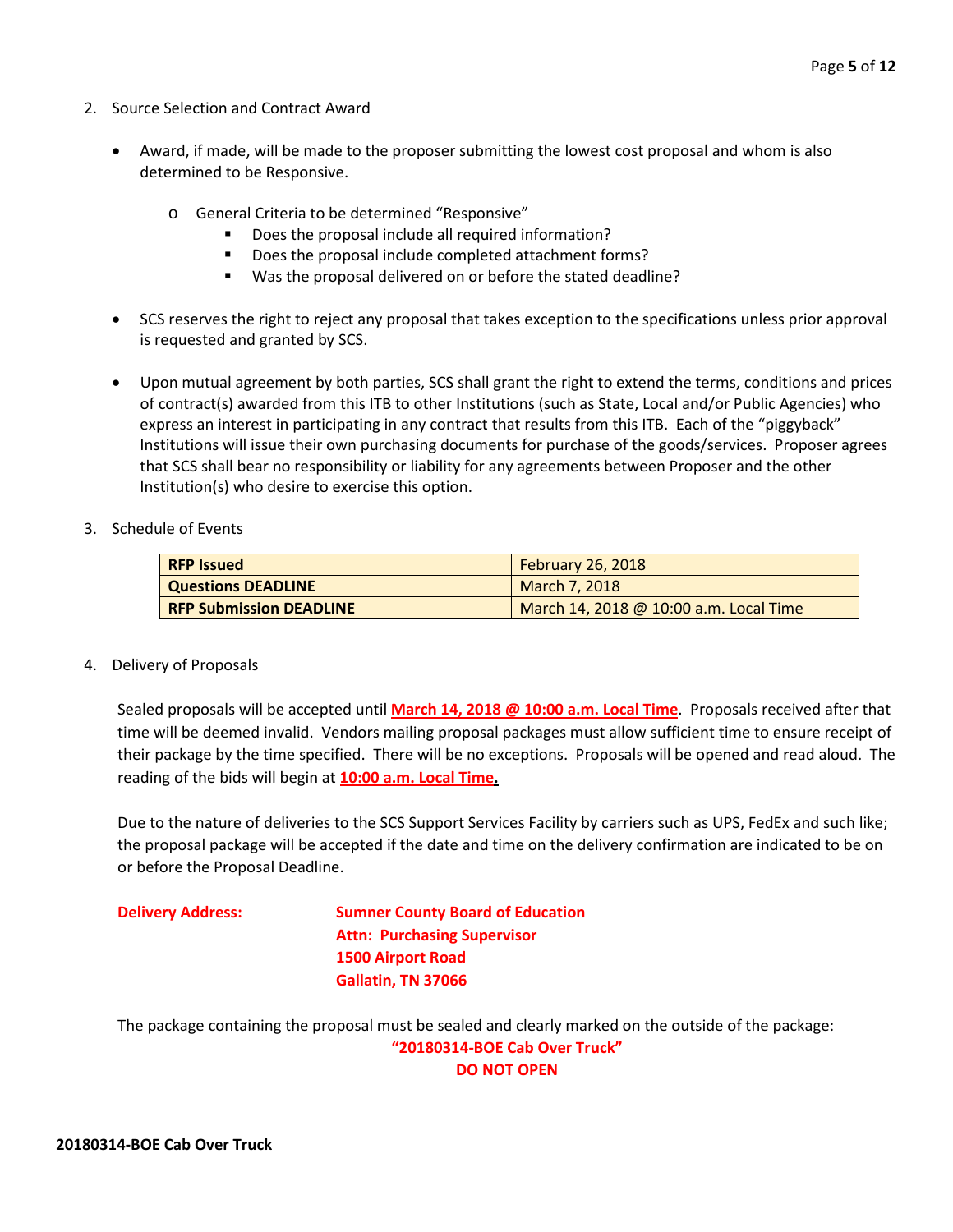#### 5. Protests

In the event that any interested party finds any part of the listed specifications, terms or conditions to be discrepant, incomplete or otherwise questionable in any respect; it shall be the responsibility of the concerned party to notify the SCS Purchasing Office of such matters immediately upon receipt of the ITB. All notifications must be sent to the Purchasing Supervisor via email at [purchasing@sumnerschools.org.](mailto:purchasing@sumnerschools.org)

Any actual or prospective Proposer who is aggrieved in connection with the ITB or award of a contract may protest to the Purchasing Supervisor and/or the Sumner County Board of Education at its regularly scheduled meeting.

#### 6. New Vendors

- To comply with Internal Revenue Service requirements, all vendors who perform any type of service are required to have a current IRS Form W-9 on file with the SCS Finance Department. It is a mandatory requirement to complete the IRS Form W-9 (Attachment 1) included in this RFP.
- To comply with the Tennessee Lawful Employment Act (50-1-702 and 50-1-703), non-employees (individuals paid directly by the employer in exchange for the individual's labor or services) must have on file one (1) of the following documents:
	- o A valid Tennessee driver's license or photo identification;
	- o A valid driver's license or photo identification from another state where the license requirements are at least as strict as those in Tennessee;
	- o A birth certificate issued by a U.S. state, jurisdiction or territory;
	- o A U.S. government issued certified birth certificate;
	- o A valid, unexpired U.S. passport;
	- o A U.S. certificate of birth abroad (DS-1350 or FS-545)
	- o A report of birth abroad of a U.S. citizen (FS-240);
	- o A certificate of citizenship (N560 or N561);
	- o A certificate of naturalization (N550, N570 or N578);
	- o A U.S citizen identification card (I-197 or I-179); or
	- o Valid alien registration documentation or other proof of current immigration registration recognized by the United States Department of Homeland Security that contains the individual's complete legal name and current alien admission number or alien file number (or numbers if the individual has more than one number).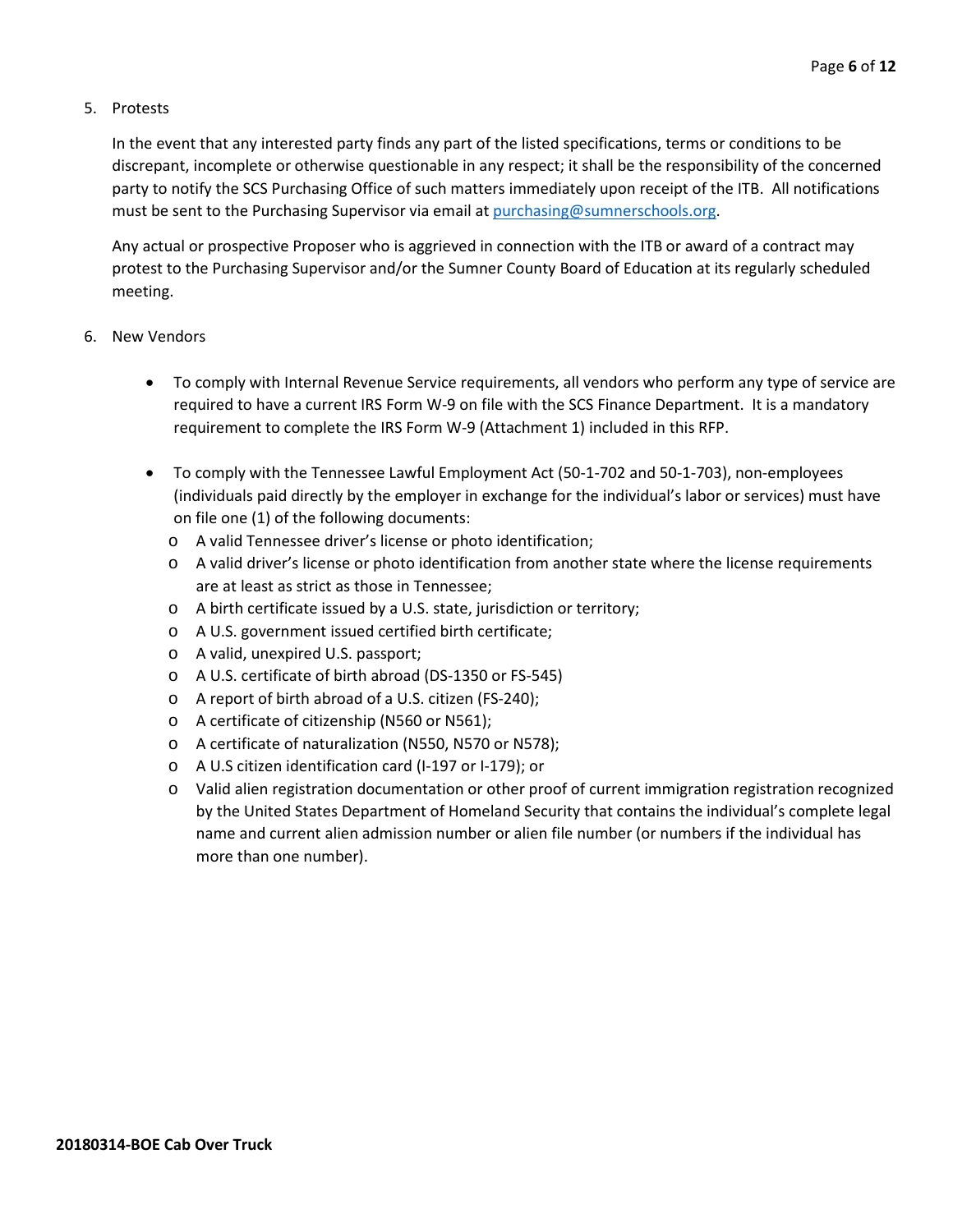#### **7.A Bid Form**



Attn: Purchasing Supervisor 1500 Airport Road Gallatin, TN 37066

Date

| <b>Make</b> | <b>Model</b> | Year | <b>Price</b> |
|-------------|--------------|------|--------------|
|             |              |      |              |
|             |              |      |              |
|             |              |      |              |

By checking this box, Proposer agrees that SCS reserves the right to extend the terms, conditions and prices of this contract to other Institutions (such as State, Local and/or Public Agencies) who express an interest in participating in any contract that results from this ITB. Each of the piggyback Institutions will issue their own purchasing documents for the goods/service. Proposer agrees that SCS shall bear no responsibility or liability for any agreements between Proposer and the other Institution(s) who desire to exercise this option.

| ADDRESS: |          |
|----------|----------|
|          |          |
| PHONE:   | (office) |
|          | (mobile) |
| EMAIL:   |          |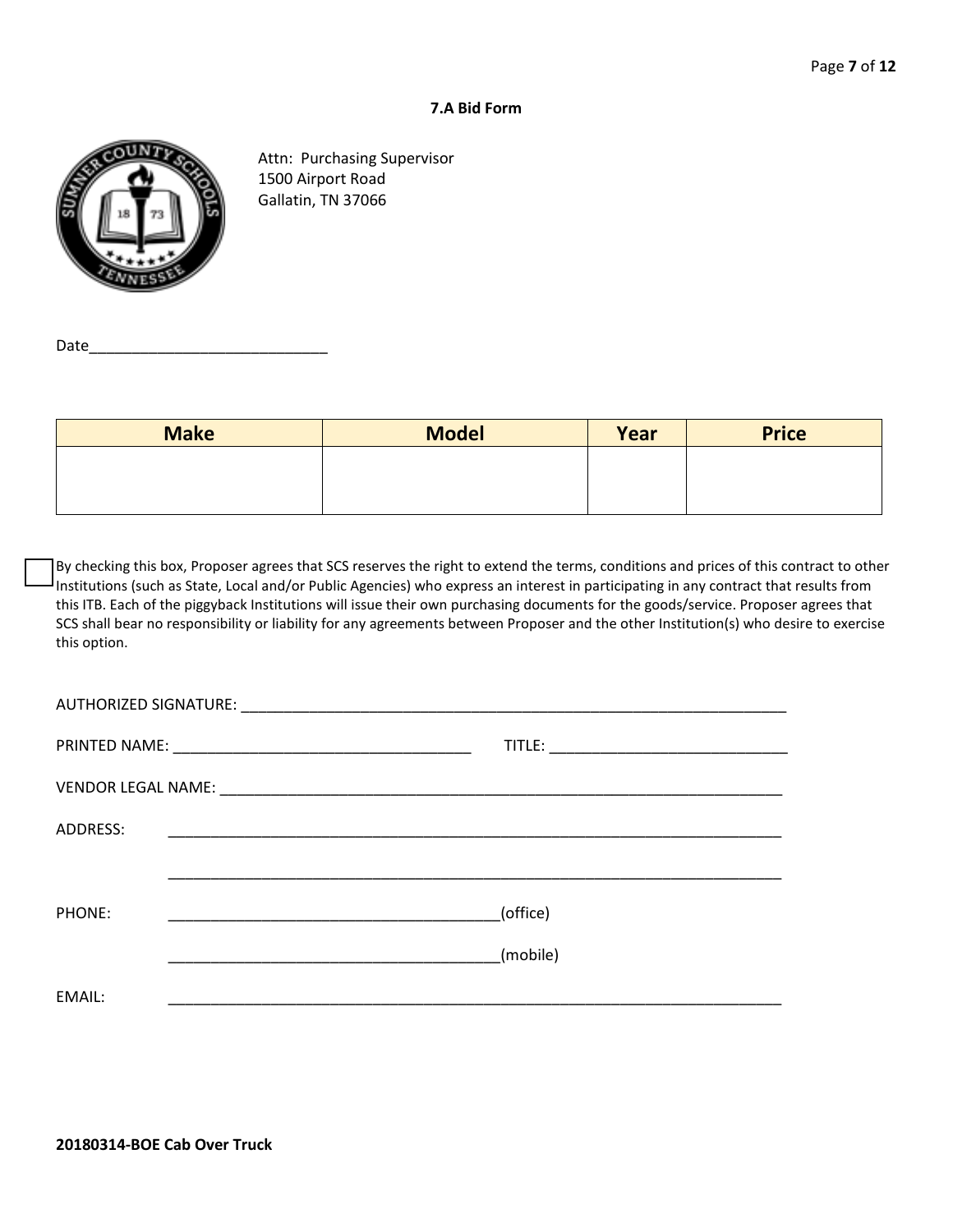#### **7.B IRS Form W9**

| Form                                                                                                                                                                                                                                                                                                                                                                                                                                                                                                                                                                                                                                                                                                                                                                     | <b>Request for Taxpayer</b><br>(Rev. December 2014)<br><b>Identification Number and Certification</b><br>Department of the Treasury<br>Internal Revenue Service<br>1 Name (as shown on your income tax return). Name is required on this line; do not leave this line blank. |                                                                                                                                                                                                                                                                                                                                                                                                                                                                                                                                                                                                                               |                                                                                                                                                                  |                                                                                                          |    |                               |  | Give Form to the<br>requester. Do not<br>send to the IRS. |  |  |  |  |
|--------------------------------------------------------------------------------------------------------------------------------------------------------------------------------------------------------------------------------------------------------------------------------------------------------------------------------------------------------------------------------------------------------------------------------------------------------------------------------------------------------------------------------------------------------------------------------------------------------------------------------------------------------------------------------------------------------------------------------------------------------------------------|------------------------------------------------------------------------------------------------------------------------------------------------------------------------------------------------------------------------------------------------------------------------------|-------------------------------------------------------------------------------------------------------------------------------------------------------------------------------------------------------------------------------------------------------------------------------------------------------------------------------------------------------------------------------------------------------------------------------------------------------------------------------------------------------------------------------------------------------------------------------------------------------------------------------|------------------------------------------------------------------------------------------------------------------------------------------------------------------|----------------------------------------------------------------------------------------------------------|----|-------------------------------|--|-----------------------------------------------------------|--|--|--|--|
| N<br>page                                                                                                                                                                                                                                                                                                                                                                                                                                                                                                                                                                                                                                                                                                                                                                |                                                                                                                                                                                                                                                                              | 2 Business name/disregarded entity name, if different from above                                                                                                                                                                                                                                                                                                                                                                                                                                                                                                                                                              |                                                                                                                                                                  |                                                                                                          |    |                               |  |                                                           |  |  |  |  |
| 4 Exemptions (codes apply only to<br>3 Check appropriate box for federal tax classification; check only one of the following seven boxes:<br>Specific Instructions on<br>certain entities, not individuals; see<br>C Corporation<br>$\Box$ S Corporation<br>Partnership<br>Trust/estate<br>Individual/sole proprietor or<br>instructions on page 3):<br>single-member LLC<br>Print or type<br>Exempt payee code (if any)<br>Limited liability company. Enter the tax classification (C=C corporation, S=S corporation, P=partnership) ><br>Exemption from FATCA reporting<br>Note. For a single-member LLC that is disregarded, do not check LLC; check the appropriate box in the line above for<br>the tax classification of the single-member owner.<br>code (if any) |                                                                                                                                                                                                                                                                              |                                                                                                                                                                                                                                                                                                                                                                                                                                                                                                                                                                                                                               |                                                                                                                                                                  |                                                                                                          |    |                               |  |                                                           |  |  |  |  |
| (Applies to accounts maintained outside the U.S.)<br>Other (see instructions) ▶<br>5 Address (number, street, and apt. or suite no.)<br>Requester's name and address (optional)<br>6 City, state, and ZIP code<br>See                                                                                                                                                                                                                                                                                                                                                                                                                                                                                                                                                    |                                                                                                                                                                                                                                                                              |                                                                                                                                                                                                                                                                                                                                                                                                                                                                                                                                                                                                                               |                                                                                                                                                                  |                                                                                                          |    |                               |  |                                                           |  |  |  |  |
|                                                                                                                                                                                                                                                                                                                                                                                                                                                                                                                                                                                                                                                                                                                                                                          |                                                                                                                                                                                                                                                                              | 7 List account number(s) here (optional)                                                                                                                                                                                                                                                                                                                                                                                                                                                                                                                                                                                      |                                                                                                                                                                  |                                                                                                          |    |                               |  |                                                           |  |  |  |  |
| Part I                                                                                                                                                                                                                                                                                                                                                                                                                                                                                                                                                                                                                                                                                                                                                                   |                                                                                                                                                                                                                                                                              | <b>Taxpayer Identification Number (TIN)</b>                                                                                                                                                                                                                                                                                                                                                                                                                                                                                                                                                                                   |                                                                                                                                                                  |                                                                                                          |    |                               |  |                                                           |  |  |  |  |
|                                                                                                                                                                                                                                                                                                                                                                                                                                                                                                                                                                                                                                                                                                                                                                          |                                                                                                                                                                                                                                                                              | Enter your TIN in the appropriate box. The TIN provided must match the name given on line 1 to avoid<br>backup withholding. For individuals, this is generally your social security number (SSN). However, for a                                                                                                                                                                                                                                                                                                                                                                                                              |                                                                                                                                                                  |                                                                                                          |    | <b>Social security number</b> |  |                                                           |  |  |  |  |
|                                                                                                                                                                                                                                                                                                                                                                                                                                                                                                                                                                                                                                                                                                                                                                          |                                                                                                                                                                                                                                                                              | resident alien, sole proprietor, or disregarded entity, see the Part I instructions on page 3. For other                                                                                                                                                                                                                                                                                                                                                                                                                                                                                                                      |                                                                                                                                                                  |                                                                                                          |    |                               |  |                                                           |  |  |  |  |
|                                                                                                                                                                                                                                                                                                                                                                                                                                                                                                                                                                                                                                                                                                                                                                          | TIN on page 3.                                                                                                                                                                                                                                                               | entities, it is your employer identification number (EIN). If you do not have a number, see How to get a                                                                                                                                                                                                                                                                                                                                                                                                                                                                                                                      |                                                                                                                                                                  |                                                                                                          | or |                               |  |                                                           |  |  |  |  |
|                                                                                                                                                                                                                                                                                                                                                                                                                                                                                                                                                                                                                                                                                                                                                                          |                                                                                                                                                                                                                                                                              | Note. If the account is in more than one name, see the instructions for line 1 and the chart on page 4 for                                                                                                                                                                                                                                                                                                                                                                                                                                                                                                                    |                                                                                                                                                                  |                                                                                                          |    |                               |  | <b>Employer identification number</b>                     |  |  |  |  |
| guidelines on whose number to enter.                                                                                                                                                                                                                                                                                                                                                                                                                                                                                                                                                                                                                                                                                                                                     |                                                                                                                                                                                                                                                                              |                                                                                                                                                                                                                                                                                                                                                                                                                                                                                                                                                                                                                               |                                                                                                                                                                  |                                                                                                          |    |                               |  |                                                           |  |  |  |  |
| Part II                                                                                                                                                                                                                                                                                                                                                                                                                                                                                                                                                                                                                                                                                                                                                                  | Certification                                                                                                                                                                                                                                                                |                                                                                                                                                                                                                                                                                                                                                                                                                                                                                                                                                                                                                               |                                                                                                                                                                  |                                                                                                          |    |                               |  |                                                           |  |  |  |  |
|                                                                                                                                                                                                                                                                                                                                                                                                                                                                                                                                                                                                                                                                                                                                                                          | Under penalties of perjury, I certify that:                                                                                                                                                                                                                                  |                                                                                                                                                                                                                                                                                                                                                                                                                                                                                                                                                                                                                               |                                                                                                                                                                  |                                                                                                          |    |                               |  |                                                           |  |  |  |  |
|                                                                                                                                                                                                                                                                                                                                                                                                                                                                                                                                                                                                                                                                                                                                                                          |                                                                                                                                                                                                                                                                              | 1. The number shown on this form is my correct taxpayer identification number (or I am waiting for a number to be issued to me); and                                                                                                                                                                                                                                                                                                                                                                                                                                                                                          |                                                                                                                                                                  |                                                                                                          |    |                               |  |                                                           |  |  |  |  |
|                                                                                                                                                                                                                                                                                                                                                                                                                                                                                                                                                                                                                                                                                                                                                                          |                                                                                                                                                                                                                                                                              | 2. I am not subject to backup withholding because: (a) I am exempt from backup withholding, or (b) I have not been notified by the Internal Revenue<br>Service (IRS) that I am subject to backup withholding as a result of a failure to report all interest or dividends, or (c) the IRS has notified me that I am<br>no longer subject to backup withholding; and                                                                                                                                                                                                                                                           |                                                                                                                                                                  |                                                                                                          |    |                               |  |                                                           |  |  |  |  |
|                                                                                                                                                                                                                                                                                                                                                                                                                                                                                                                                                                                                                                                                                                                                                                          |                                                                                                                                                                                                                                                                              | 3. I am a U.S. citizen or other U.S. person (defined below); and                                                                                                                                                                                                                                                                                                                                                                                                                                                                                                                                                              |                                                                                                                                                                  |                                                                                                          |    |                               |  |                                                           |  |  |  |  |
|                                                                                                                                                                                                                                                                                                                                                                                                                                                                                                                                                                                                                                                                                                                                                                          |                                                                                                                                                                                                                                                                              | 4. The FATCA code(s) entered on this form (if any) indicating that I am exempt from FATCA reporting is correct.                                                                                                                                                                                                                                                                                                                                                                                                                                                                                                               |                                                                                                                                                                  |                                                                                                          |    |                               |  |                                                           |  |  |  |  |
|                                                                                                                                                                                                                                                                                                                                                                                                                                                                                                                                                                                                                                                                                                                                                                          | instructions on page 3.                                                                                                                                                                                                                                                      | Certification instructions. You must cross out item 2 above if you have been notified by the IRS that you are currently subject to backup withholding<br>because you have failed to report all interest and dividends on your tax return. For real estate transactions, item 2 does not apply. For mortgage<br>interest paid, acquisition or abandonment of secured property, cancellation of debt, contributions to an individual retirement arrangement (IRA), and<br>generally, payments other than interest and dividends, you are not required to sign the certification, but you must provide your correct TIN. See the |                                                                                                                                                                  |                                                                                                          |    |                               |  |                                                           |  |  |  |  |
| Sign<br>Here                                                                                                                                                                                                                                                                                                                                                                                                                                                                                                                                                                                                                                                                                                                                                             | Signature of<br>U.S. person $\blacktriangleright$                                                                                                                                                                                                                            |                                                                                                                                                                                                                                                                                                                                                                                                                                                                                                                                                                                                                               |                                                                                                                                                                  | Date P                                                                                                   |    |                               |  |                                                           |  |  |  |  |
| <b>General Instructions</b>                                                                                                                                                                                                                                                                                                                                                                                                                                                                                                                                                                                                                                                                                                                                              |                                                                                                                                                                                                                                                                              | ● Form 1098 (home mortgage interest), 1098-E (student loan interest), 1098-T<br>(tuition)                                                                                                                                                                                                                                                                                                                                                                                                                                                                                                                                     |                                                                                                                                                                  |                                                                                                          |    |                               |  |                                                           |  |  |  |  |
| Section references are to the Internal Revenue Code unless otherwise noted.                                                                                                                                                                                                                                                                                                                                                                                                                                                                                                                                                                                                                                                                                              |                                                                                                                                                                                                                                                                              | · Form 1099-C (canceled debt)                                                                                                                                                                                                                                                                                                                                                                                                                                                                                                                                                                                                 |                                                                                                                                                                  |                                                                                                          |    |                               |  |                                                           |  |  |  |  |
| Future developments. Information about developments affecting Form W-9 (such<br>as legislation enacted after we release it) is at www.irs.gov/fw9.                                                                                                                                                                                                                                                                                                                                                                                                                                                                                                                                                                                                                       |                                                                                                                                                                                                                                                                              | . Form 1099-A (acquisition or abandonment of secured property)                                                                                                                                                                                                                                                                                                                                                                                                                                                                                                                                                                |                                                                                                                                                                  |                                                                                                          |    |                               |  |                                                           |  |  |  |  |
| <b>Purpose of Form</b>                                                                                                                                                                                                                                                                                                                                                                                                                                                                                                                                                                                                                                                                                                                                                   |                                                                                                                                                                                                                                                                              |                                                                                                                                                                                                                                                                                                                                                                                                                                                                                                                                                                                                                               |                                                                                                                                                                  | Use Form W-9 only if you are a U.S. person (including a resident alien), to<br>provide your correct TIN. |    |                               |  |                                                           |  |  |  |  |
| An individual or entity (Form W-9 requester) who is required to file an information<br>return with the IRS must obtain your correct taxpayer identification number (TIN)                                                                                                                                                                                                                                                                                                                                                                                                                                                                                                                                                                                                 |                                                                                                                                                                                                                                                                              |                                                                                                                                                                                                                                                                                                                                                                                                                                                                                                                                                                                                                               | If you do not return Form W-9 to the requester with a TIN, you might be subject<br>to backup withholding. See What is backup withholding? on page 2.             |                                                                                                          |    |                               |  |                                                           |  |  |  |  |
| which may be your social security number (SSN), individual taxpayer identification<br>number (ITIN), adoption taxpayer identification number (ATIN), or employer<br>identification number (EIN), to report on an information return the amount paid to<br>you, or other amount reportable on an information return. Examples of information<br>returns include, but are not limited to, the following:                                                                                                                                                                                                                                                                                                                                                                   |                                                                                                                                                                                                                                                                              | By signing the filled-out form, you:<br>1. Certify that the TIN you are giving is correct (or you are waiting for a number<br>to be issued).<br>2. Certify that you are not subject to backup withholding, or                                                                                                                                                                                                                                                                                                                                                                                                                 |                                                                                                                                                                  |                                                                                                          |    |                               |  |                                                           |  |  |  |  |
| · Form 1099-INT (interest earned or paid)                                                                                                                                                                                                                                                                                                                                                                                                                                                                                                                                                                                                                                                                                                                                |                                                                                                                                                                                                                                                                              |                                                                                                                                                                                                                                                                                                                                                                                                                                                                                                                                                                                                                               | 3. Claim exemption from backup withholding if you are a U.S. exempt payee. If                                                                                    |                                                                                                          |    |                               |  |                                                           |  |  |  |  |
| . Form 1099-DIV (dividends, including those from stocks or mutual funds)                                                                                                                                                                                                                                                                                                                                                                                                                                                                                                                                                                                                                                                                                                 |                                                                                                                                                                                                                                                                              |                                                                                                                                                                                                                                                                                                                                                                                                                                                                                                                                                                                                                               | applicable, you are also certifying that as a U.S. person, your allocable share of<br>any partnership income from a U.S. trade or business is not subject to the |                                                                                                          |    |                               |  |                                                           |  |  |  |  |
|                                                                                                                                                                                                                                                                                                                                                                                                                                                                                                                                                                                                                                                                                                                                                                          |                                                                                                                                                                                                                                                                              | . Form 1099-MISC (various types of income, prizes, awards, or gross proceeds)                                                                                                                                                                                                                                                                                                                                                                                                                                                                                                                                                 | withholding tax on foreign partners' share of effectively connected income, and                                                                                  |                                                                                                          |    |                               |  |                                                           |  |  |  |  |
| . Form 1099-B (stock or mutual fund sales and certain other transactions by<br>brokers)<br>· Form 1099-S (proceeds from real estate transactions)                                                                                                                                                                                                                                                                                                                                                                                                                                                                                                                                                                                                                        |                                                                                                                                                                                                                                                                              | 4. Certify that FATCA code(s) entered on this form (if any) indicating that you are<br>exempt from the FATCA reporting, is correct. See What is FATCA reporting? on<br>page 2 for further information.                                                                                                                                                                                                                                                                                                                                                                                                                        |                                                                                                                                                                  |                                                                                                          |    |                               |  |                                                           |  |  |  |  |

Cat. No. 10231X

Form W-9 (Rev. 12-2014)

· Form 1099-K (merchant card and third party network transactions)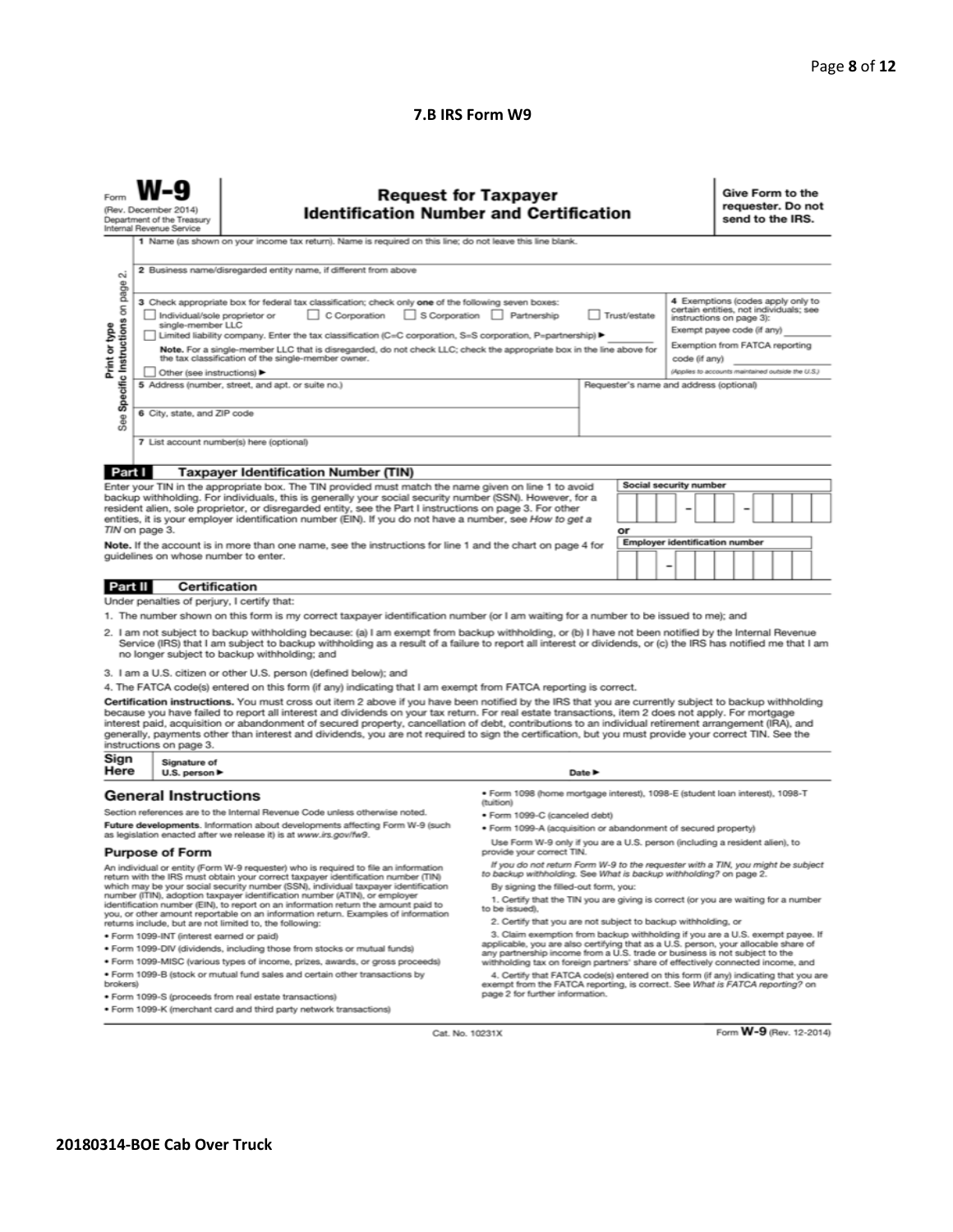#### **ATTACHMENT 7.C – Attestation Re Personnel**

## **ATTESTATION RE PERSONNEL USED IN CONTRACT PERFORMANCE**

| CONTRACTOR LEGAL ENTITY NAME:                                          |  |
|------------------------------------------------------------------------|--|
| FEDERAL EMPLOYER IDENTIFICATION NUMBER:<br>(or Social Security Number) |  |

**The Contractor, identified above, does hereby attest, certify, warrant and assure that the Contractor shall not knowingly utilize the services of an illegal immigrant in the performance of this Contract and shall not knowingly utilize the services of any subcontractor who will utilize the services of an illegal immigrant in the performance of this Contract.**

SIGNATURE & DATE:

*NOTICE: This attestation MUST be signed by an individual empowered to contractually bind the Contractor.*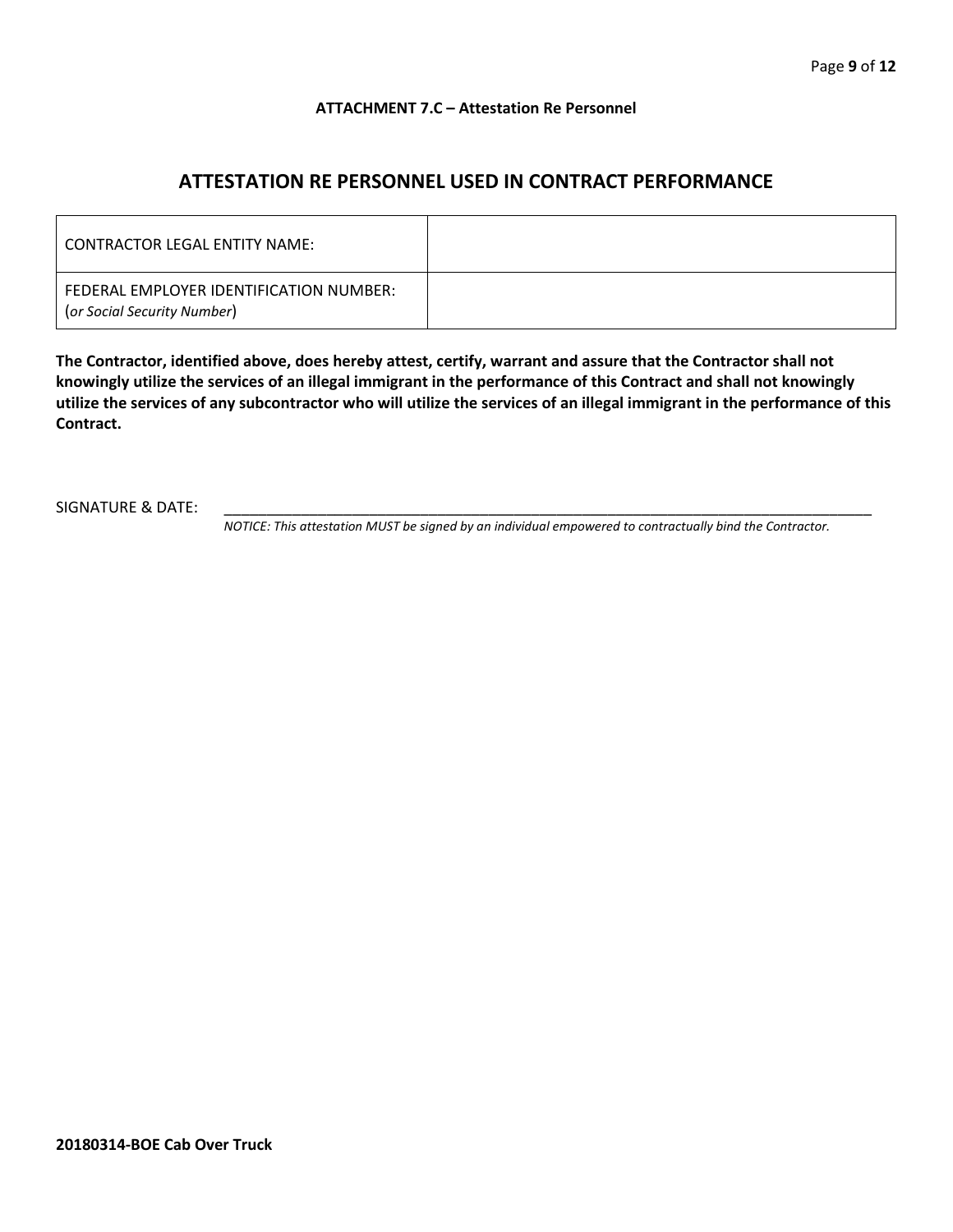#### **ATTACHMENT 7.D – Standard Terms & Conditions SUMNER COUNTY BOARD OF EDUCATION (SCS)**

#### **1. PREPARATION AND SUBMISSION OF BID.**

- **a.** Failure to examine any drawings**,** specifications, or instructions will be at the proposer's risk. Any deviation from the stated terms, conditions and specifications must be coordinated with and approved in writing by the SCS Purchasing Supervisor.
- **b.** ITB SUBMITTAL / SIGNATURE: Proposal shall give the full name and business address of the bidder. If the proposer is a corporation, the name shall be stated as it is in the corporate charter. Proposals must be signed in ink by the proposer's authorized agent. Unsigned proposals will be rejected. Proposals are to be sealed and the outside of the envelope is to reference the ITB number. The person signing the proposal must show their title, and if requested by SCS, must furnish satisfactory proof of his or her authority to bind his or her company in contract. Proposer understands that by submitting a proposal with an authorized signature, it shall constitute an offer to SCS. Proposals must be typewritten or in ink; otherwise they may not be considered. Purchase orders will be issued to the firm name appearing on the W9. Facsimile responses will not be considered.
- **c.** SCS is not responsible for any costs incurred by any vendor pursuant to the ITB. The vendor shall be responsible for all costs incurred in connection with the preparation and submission of its proposal.
- **d.** All proposers must be in compliance with T.C.A. § 62-6-119 at the time of proposal submission and provide evidence of compliance with the applicable provisions of the chapter before such proposal may be considered.
- **e.** Proposals are to be received in the location designated in the ITB no later than the specified date and time. Late submissions will NOT be opened or considered.
- **f.** No erasures permitted. Errors may be crossed out and corrections printed in ink or typewritten adjacent to error and must be initialed in ink by person signing the proposal.
- **g.** Specifications: Reference to available specifications shall be sufficient to make the terms of the specifications binding on the proposer. The use of the name of a manufacturer, or any special brand or make in describing an item does not restrict the proposer to that manufacturer or specific article, unless specifically stated. Comparable products of other manufacturers will be considered if proof of compatibility is contained in the proposal. Proposers are required to notify SCSs Purchasing Supervisor whenever specifications/procedures are not perceived to be fair and open. The articles on which the proposals are submitted must be equal or superior to that specified. Informative and Descriptive Literature: The proposer must show brand or trade names of the articles proposed, when applicable. It shall be the responsibility of the vendor, including vendors whose product is referenced, to furnish with the proposal such specifications, catalog pages, brochures or other data as will provide an adequate basis for determining the quality and functional capabilities of the product offered. Failure to provide this data may be considered valid justification for rejection of proposal.
- **h.** Samples: Samples of items when called for, must be furnished free of expense, and if not destroyed will, upon vendor's request within ten (10) days of proposal opening, be returned at the proposer's expense. Each sample must be labeled with the proposer's name, manufacturer's brand name and number, ITB number and item reference.
- **i.** Time of Performance: The number of calendar days in which delivery is to be made after receipt of order shall be stated in the proposal and may be a factor in making an award, price notwithstanding. If no delivery time is stated in the proposal, proposer agrees that delivery is to be made within two weeks (10 business days) of order.
- **j.** Transportation and delivery charges should be included in the price and be fully prepaid by the vendor to the destination specified in the ITB. Proposal prices shall include delivery of all items F.O.B. destination.
- **k.** New materials and supplies must be delivered unless otherwise specifically stated in the ITB.
- **l.** Alternate/multiple proposals will not be considered unless specifically called for in the ITB.
- **m.** Only proposals submitted on ITB forms furnished by SCS will be considered.
- **n.** By signing the ITB where indicated, the proposer agrees to strictly abide by all local, state and federal statutes and regulations. The proposer further certifies that this proposal is made without collusion or fraud.
- **o.** Error in Proposal. In case of error in the extension of prices in the proposal, the unit price will govern. Late submissions will NOT be opened or considered. Proposers are cautioned to verify their proposals before submission, as amendments received after the ITB deadline will not be considered. No proposal shall be altered, amended or withdrawn after opening. After proposal opening, a proposer may withdraw a proposal only when there is obvious clerical error such as a misplaced decimal point, or when enforcement of the proposal would impose unconscionable hardship due to an error in the proposal resulting in a quotation substantially below the other proposals received. Proposal withdrawals will be considered only upon written request of the proposer.

#### **20180314-BOE Cab Over Truck**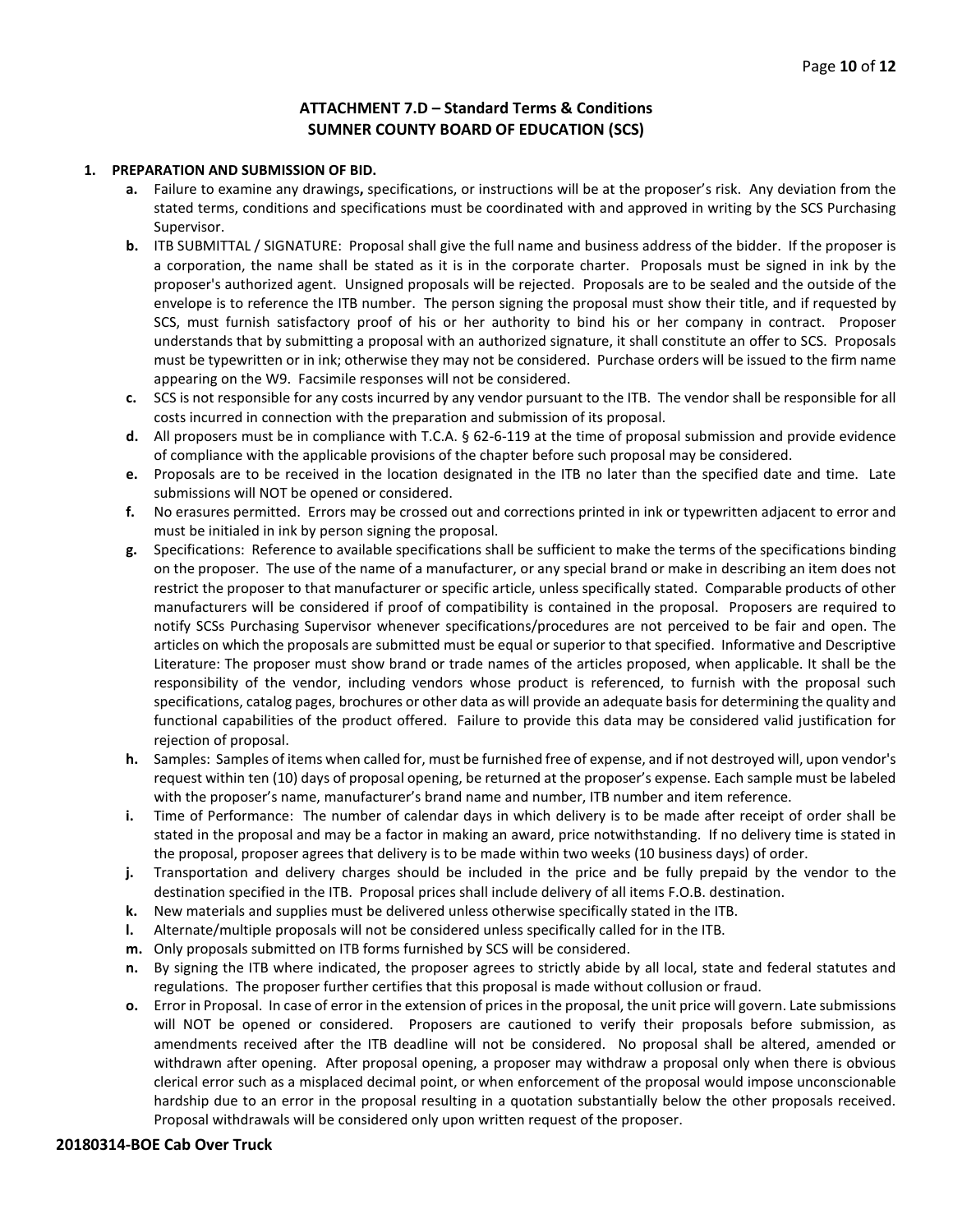- **2. OPEN RECORDS.** In order to comply with the provisions of the Tennessee Open Records Act, all proposals will be publicly opened and are subject to public inspection after the award upon written request. Proposers may be present at ITB opening. Summary information will be posted the SCS website, www.sumnerschools.org under the Invitation to Bid link.
- **3. ACCEPTANCE AND AWARD.** SCS reserves the right to reject any and all proposals and to waive any informality in proposals and, unless otherwise specified by the proposers to accept any item in the proposal. Action to reject all proposals shall be taken for unreasonably high prices, errors in the bid documents, cessation of need, unavailability of funds, or any other reason approved by SCS.
	- **a.** Contracts and purchases will be made with the lowest, responsive, responsible, qualified proposer. The quality of the articles to be supplied, their conformity with the specifications, their suitability to the requirements of the Institution, cash discount offered, and the delivery terms will be taken into consideration.
	- **b.** Any deviation from these stated terms, specifications and conditions must be coordinated with and approved in writing by the Purchasing Supervisor.
	- **c.** Prices quoted on the response (if any) are to be considered firm and binding until the said equipment, supplies or services are in the possession of SCS.
	- **d.** SCS reserves the right to order more or less than the quantity listed in the proposal.
	- **e.** If a proposal fails to state a time within which a proposal must be accepted, it is understood and agreed that SCS shall have ninety (90) days to accept.
	- **f.** No purchase or contract is authorized or valid until the issuance of a SCS purchase order in accordance with SCS policy. No SCS employee is authorized to purchase equipment, supplies or services prior to the issuance of such a purchase order.
	- **g.** The contract may not be assigned without written SCS consent.
	- **h.** If the appropriate space is marked on the ITB, other Institutions (such as State, Local and/or Public Agencies) may purchase off the contract during the same period as SCS.
	- **i.** The awarded proposer will be required to post a performance and payment bond in the amount of 25% of the contract price if it exceeds \$100,000 as stated by T.C.A. §12-4-201.
	- **j.** If the project cost is in excess of \$25,000 a performance bond must be secured by the requesting part in an amount equal to the market improvement value.
- **4. PAYMENT**. Payment terms must be specified in the proposal, including any discounts for early payment. Partial payments will not be approved unless justification for such payment can be shown. Terms will be NET 30 days. Payment will not be made until the conditions and specifications of the ITB are inspected and approved as conforming by persons appointed by SCS.
- **5. DEFAULT OF SELECTED VENDOR.** In case of vendor default, SCS may procure the articles or services from other sources and hold the defaulting vendor responsible for any resulting cost. If the awarded vendor violates any terms of their proposal, the contract, SCS policy or any law, they may be disqualified from submitting proposals for a period of two years for minor violations or longer for major violations. Proposals from disqualified bidders will not be accepted during the period of disqualification.
- **6. INSPECTION OF PURCHASES.** Articles received which are not equivalent will not be accepted and will be picked up by the vendor or returned to vendor, shipping charges collect. SCS shall have a reasonable period in which to inspect and accept or reject materials without liability. If necessity requires SCS to use nonconforming materials, an appropriate reduction in payment may be made.
- **7. TAXES.** SCS is tax exempt; do not include taxes in quotation. Vendors making improvements or additions to or performing repair work on real property for SCS are liable for any applicable sales or use tax on tangible personal property used in connection with the contract or furnished to vendors by the state for use under the contract.
- **8. NONDISCRIMINATION.** SCS is an equal opportunity employer. SCS and bidder agree to comply with Titles VI and VII of the Civil Rights Act of 1964, Title IX of the Education Amendments of 1972, Section 504 of the Rehabilitation Act of 1973, Executive Order 11,246, the Americans with Disabilities Act of 1990 and the related regulations to each. Each party assures that it will not discriminate against any individual including, but not limited to employees or applicants for employment and/or students, because of race, religion, creed, color, sex, age, disability, veteran status or national origin. In the event that any claims should arise with regards to violations of any such local, state or federal law, statues, rule or regulations, the vendor will indemnify and hold SCS harmless for any damages, including court costs or attorney fees, which might be incurred.

#### **20180314-BOE Cab Over Truck**